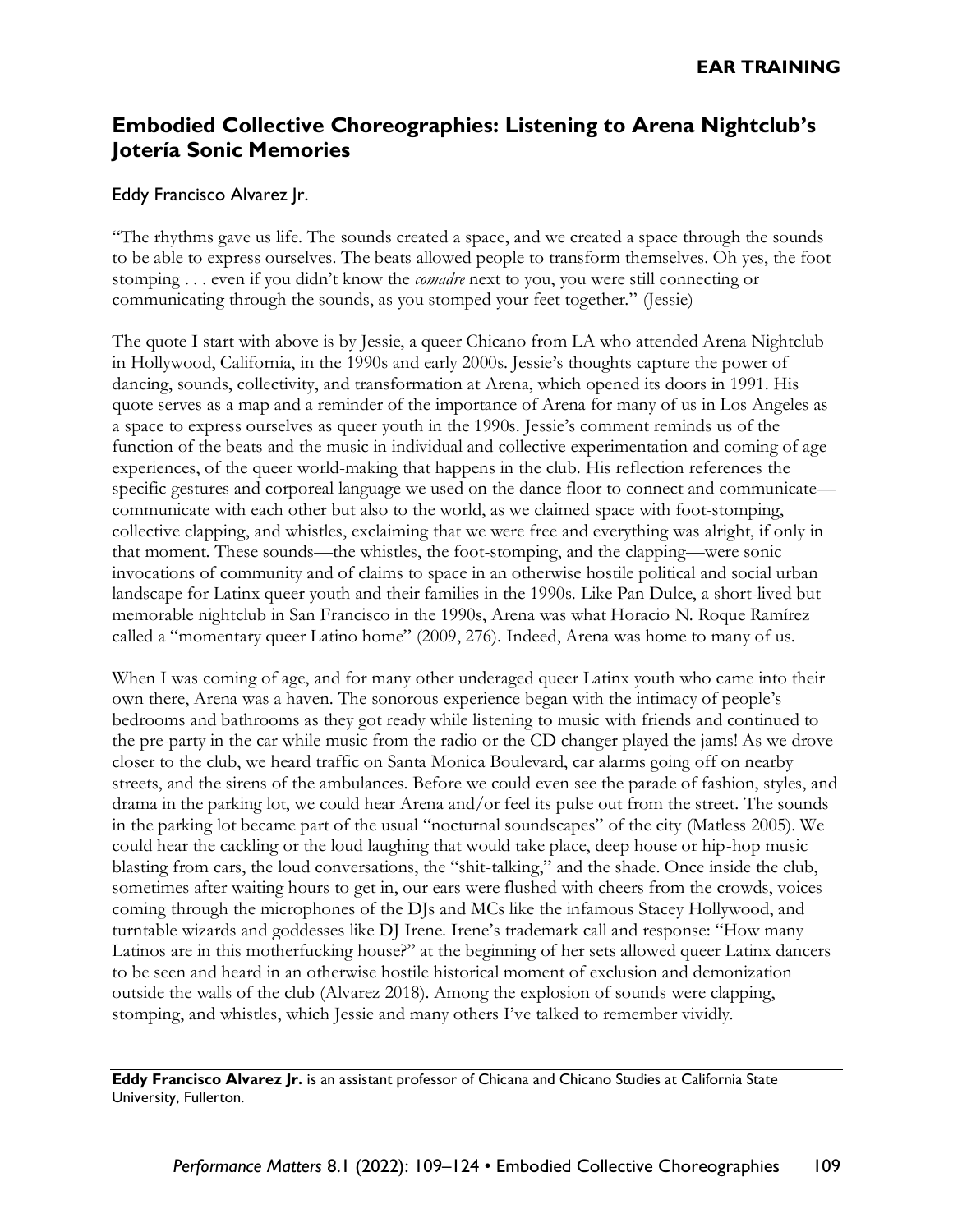### **Locating Arena**

Arena was located at Santa Monica Boulevard near Highland. With an art deco-like design, the 22,000-foot building was converted from an old ice factory, Union Ice, that closed in 1985 (Appleford 1991). 1 In the late eighties, Gene La Pietra and his partner Ed Lemos, who also owned Circus Disco right next door, purchased the building. La Pietra and Lemos saw the need to open clubs like Circus and Arena because of the discrimination people of colour experienced in gay spaces in West Hollywood and other places in LA. By the time Arena opened its doors, the ice factory floor was long-gone, but in its place was a dance floor—workers replaced by dancers. Although many of us were unaware of Arena's past, we were dancing amid the ghosts of deindustrialization. We were also dancing among the ghosts of those lost to violence and to AIDS.

As I listen carefully, I imagine and hear the haunting sounds of generators, cooling devices, and ice picks, industrial sounds replaced with technologically mediated sounds emanating and mediated from dance music rhythms and from and through the bodies of dancing youth. The sounds of refrigerators and ice picks and other machinery replaced by the sounds of thumping music, of DJ turntables of the screaming crowd, microphones, cheers, of DJ Irene's "how many Latinos are in this motherfucking house." On the dance floor, these sounds made up the auditory landscape while sweaty bodies witnessed and spoke to each other through corporeal and gestural communication: stomping feet, clapping, or the Arena clap—when dancers would clap fast and in unison, the sounds circulating as our bodies did around the club, as we cruised, doing the rounds from the bar to the dancefloor, to the patio, to the bathroom, back to the dancefloor, and all of that all over again a few more times before the night ended. Sound permeated, and bodies spoke. Tina, one former patron who drove to Arena all the way from Simi Valley, recalls, "I remember the lights, the smell, the loud music, and the most interesting people I had ever seen." The comments of Tina and others I talked with reveal that senses are archival, and they activate memories of transitory and liminal moments in queer LA Latinx histories. Abel Alvarado, an artist in LA who is producing a musical based on memories of Arena, remembers "standing on the side ramp looking at hot guys, the outfits people wore and the smell of day-old alcohol, sweat and too much cologne." He remembers the "Hey girls," the "Hey girl this, hey girl that" referring to the vernacular gay men often used to talk to each other (Riggs 1991). The music, he remembers, was an "explosion of sound and energy. At Arena, the sound was so crisp and clean. It filled the whole room" (Abel Alvarado, interview with author, June 10, 2019).

From beginning to end, Arena provided an intimate and collective sonic experience—a cacophony of sounds that were part of the multisensorial experience of going to the club—for club kids, ravers, rebels, kids from LA suburbs and exurbs, youth of colour, and drag queens throughout the 1990s and 2000s. The collision of sounds, mediated through the body and the walls and floors of the club, is a metaphor for the collision of worlds that took place at Arena, where queer youth of different class backgrounds, first, second and third generation and immigrant alike, with varying style and aesthetic tastes, came together from different parts of the city. These were important liminal moments in jotería histories of LA. At Arena, dancing bodies and sonic choreographies are enmeshed with the spatial and industrial history of the physical site of Arena.

I hear Arena's sounds as embodied forms of knowledge archiving a queer past that has become trivialized or erased in both mainstream narratives of Los Angeles and queer histories of the city (Alvarez 2018). After the physical site of memories is demolished, our senses serve as a conduit for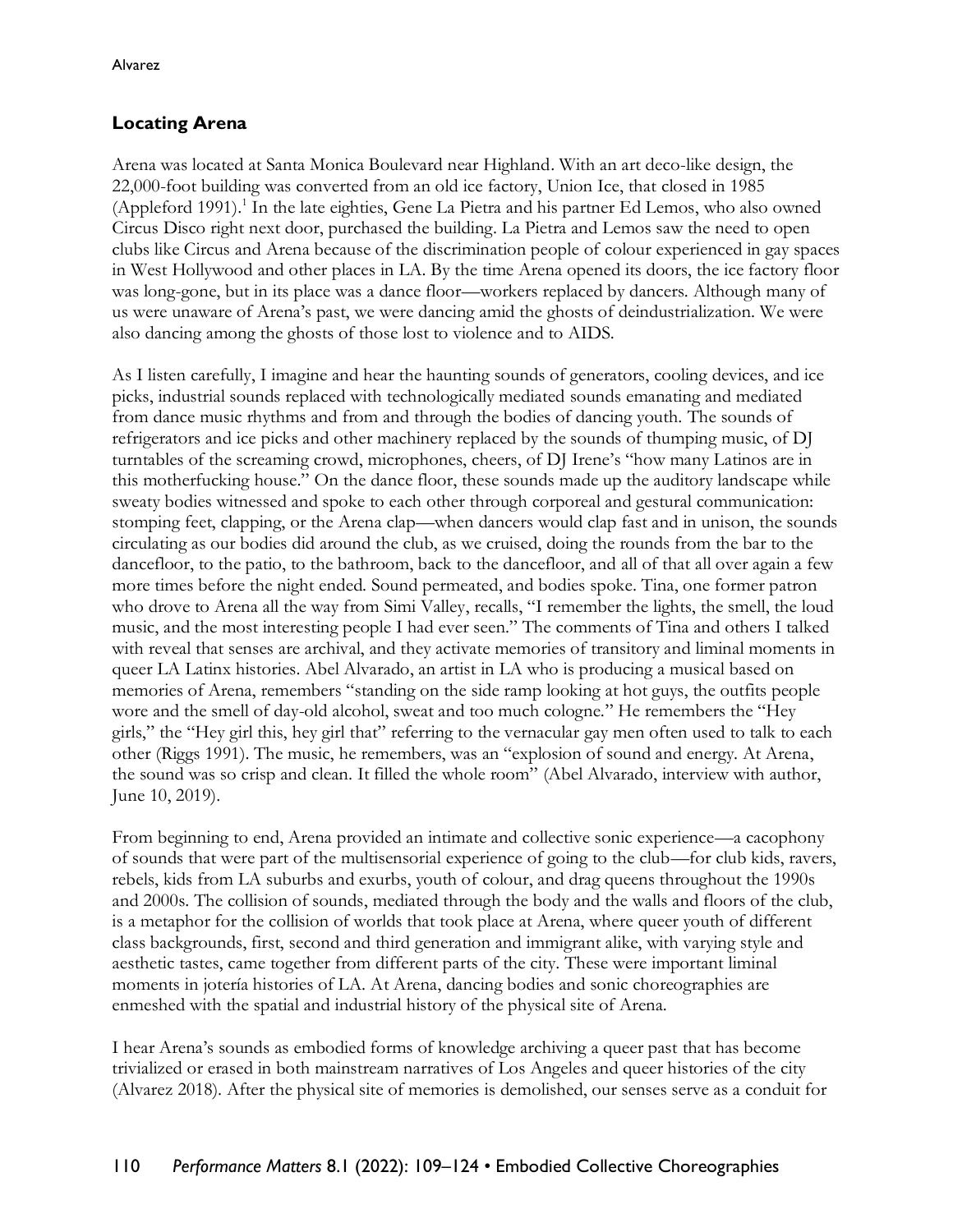memories. These multiple methods help us arrive at and understand nuanced knowledge production at the intersection of multiple disciplines and epistemologies.

I argue that the sonic memories of Arena provide a rich archive of jotería life. The soundscapes of Arena function as a sonic epistemology, inviting readers (and dancers) into a specific world of memories and providing entry into corporeal sites of knowledge for these youth. I listen "in detail" (Vasquez 2013) to three specific "soundmarks" or recognizable sounds for members of particular communities, sounds that can be identified by their source and move certain listeners to perform particular actions (ambulance siren, a doorbell, a car horn) (Bieletto-Bueno 2017, 117). In doing this, I register the movement of sounds as performances that mark and claim space. These sounds mark, act, and move; they moved us then into euphoria, community, and temporary freedom, and they move us now into reflective nostalgia meaning-making and history-making. These soundmarks are not static. They exist beyond the specific moment in time and the walls of the club. What does the sonic *do* for our projects of archiving and listening to queer Latinx histories and performances? This essay is an example of how the sonic is important in conveying certain feelings that capture a historical moment. These three soundmarks are whistles, foot-stomping, and clapping: whistles heard in house songs and whistles worn and blown by dancers; sporadic collective and choreographed foot-stomping by people across the dance floor; and clapping that reverberated from one side of the building to the other, the Arena clap (Galloway 2015). Influenced by Kate Galloway's and Natalia Bieletto-Bueno's work on soundmarks in Newfoundland and Mexico City, respectively, I hear Arena's soundmarks as "defin[ing] the acoustic community of a specific area and the social and sonic lives of those situated in that place" (Galloway 2015, 122). Similarly, the acoustic community of Arena remembers certain "soundmarks" that were part of their sonic lives. I also hear these sounds through what I call jotería listening.

In exploring the interstitial space produced by interconnected histories, bodies, sounds, spaces, and affects, theories in sound studies, queer of colour, and performance studies help me hear these negotiations as they provide a vocabulary and set of frameworks to contextualize, make sense of and "listen" to the memories of Arena, to understand what the sounds of Arena as choreographies *do*, what the dancing bodies as archive *enact*—what they perform, how they *act.* Sound studies asks the critical questions about the role of sound in our culture, what sounds *do*—the semiology of sounds, sounds as epistemology, sound as connection, sounds as resistance, sound as history and liberation (Casillas 2014; Stoever 2016; McMahon 2017; Anguiano 2018a, 2018b; Tongson 2019). Performance studies and queer of colour critique help us think of how the rituals and their sounds tell us about life, survival, and freedom (Muñoz 1999; Chambers-Letson 2018; Rodriguez 2014). These writings help us remember the relevance of the quotidian, the ephemeral, and the forbidden—the power of intimate gestures, dancefloor *movidas* (Sandoval 2000; Espinoza, Cotera, and Blackwell 2018).

Jotería studies, building on women of colour feminisms, explores the embodied and quotidian among queer Latinxs and has helped me think about the interconnected nature of our stories; what the pleasures of the body-dancing, intoxication, laughter, friendship, sex, and hope can tell us about our communities. This corpus of scholarship has documented questions of critical Latinidad, community, corporeality, desire, grief, and joy (Urquijo-Ruiz 2014; Ochoa 2015; Hames-García 2014; Galarte 2014; Revilla 2014; Alvarez and Estrada 2019). As former patrons of Arena have shared with me and described on the Facebook group, for queer Latinxs, Arena functioned as that practice of resistance to the "stronghold of our parents," a 1990s society in which funding for public education and social services were drastically cut (Armbruster-Sandoval 2017). At the same time, the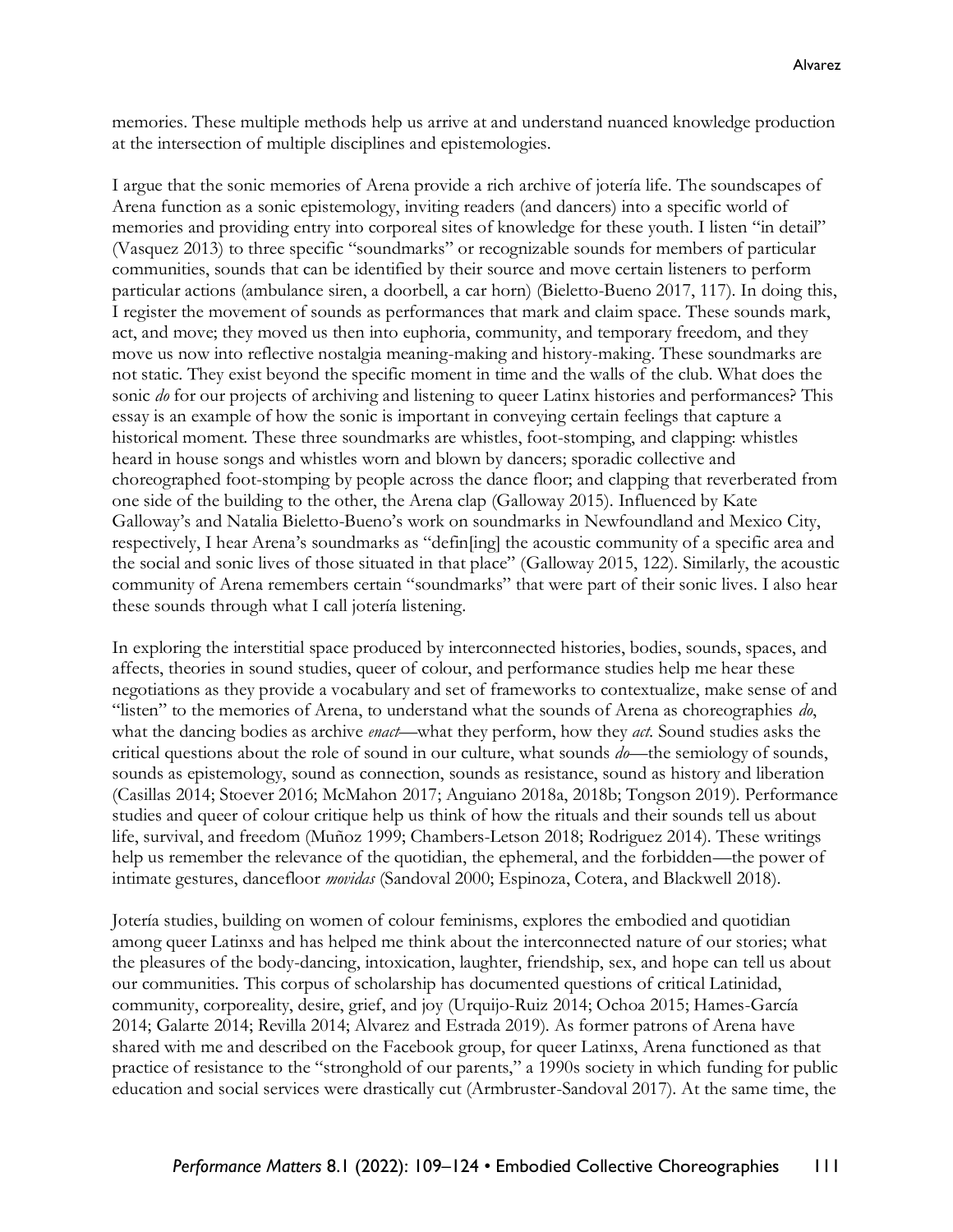media demonized queer youth, and schools practised intolerance and erasure when it came to issues affecting queer students.

In the case of Arena, sound, space, feelings, and bodies cannot be disconnected. The physical site of Arena is important not only for the meaning that clubgoers gave it but also for the layered histories within the structure of the club that can be understood by connecting their spatial and sonic dimensions. Wisely, I listen to women of colour feminists as critical geographers, spatial theorists, and sound studies practitioners, even if we haven't thought of them as such. Folks like Gloria Anzaldúa, Cherrie Moraga, and bell hooks and their concepts of bridges, borderlands, nepantla, "center to margins," have been theorizing the immutable nature of space, gender, sexuality, and history for decades (Anzaldúa 2008; Moraga and Anzaldúa 2015; hooks 2000). They have been listening to the pulse of the country as they listen to their hearts, theorizing in the flesh (Moraga and Anzaldúa 2015).

While certainly the Moraga and Anzaldúa (2015) and other women of colour texts are loud, as are the texts within jotería studies, and we can hear sonic colour lines they are writing about, sound has been undertheorized in relation to these intersections. I think with them and in relation to Edward Soja's trialectic of Spatiality-Historicality-Sociality (1996, 81), all of which open up radical spaces of epistemological and ontological possibility. Kate Galloway argues that aural histories and aural memory of place are "intersensorially connected to experience and remembered place" (2015, 121). Like the Newfoundland harbour Galloway writes about, Arena becomes an instrument itself, and folks remember it in part based on the intersensorial connection they have to it. I draw and build on all of these by paying attention to the sonic, bringing out (loudly) an undertheorized aspect of sound.

## **Methods: Listening, Archiving and Sounding an Aural Community**

Listening practices are part of creating collective queer knowledge. Drawing from sound studies and scholarship on queer of colour nightlife, I emphasize sound and listening practices as part of the queer Latinx archive. I engage with the interconnected nature of space, sound, and the body in the archive and highlight the interplay between the three; how collective queer knowledge is produced. I also emphasize the process of listening and coconstruction of knowledge as critical to collective queer memory and archiving. Inspired by Jade Power Sotomayor's project on Puerto Rican bomba dancers (2015), I claim that the dancers at Arena were using their dancing, pulsating bodies and gestures as instruments and as communication while they choreographed temporary, ephemeral moments of queer Brown freedom and collective queer memory. Like Power Sotomayor, Horacio Roque Ramírez (2007) and others cited here, I am interested in the dancing body as an archival possibility—in this case, what the memory of these collective dancing bodies tells us about what was good, what felt good, how sound acted—to offer instances of liberation in an otherwise hostile world (Bory 2015). My listening to Arena is informed by queer oral histories, ethnographic interviews, archival material, social media content, and performance analysis. It is part of what I call jotería listening, as described below.

Participant observation in a public Facebook group dedicated to Arena and the 1990s inspired some of my thinking here. Videos posted or shared with me document the sounds and styles of Arena on Fridays. These videos and the memories they document form a sonic archive, intricately tied to affective registers, feelings and senses invoked by members talking about their experiences. My analysis is also based on my own fragmented memories, using them as a source for creating what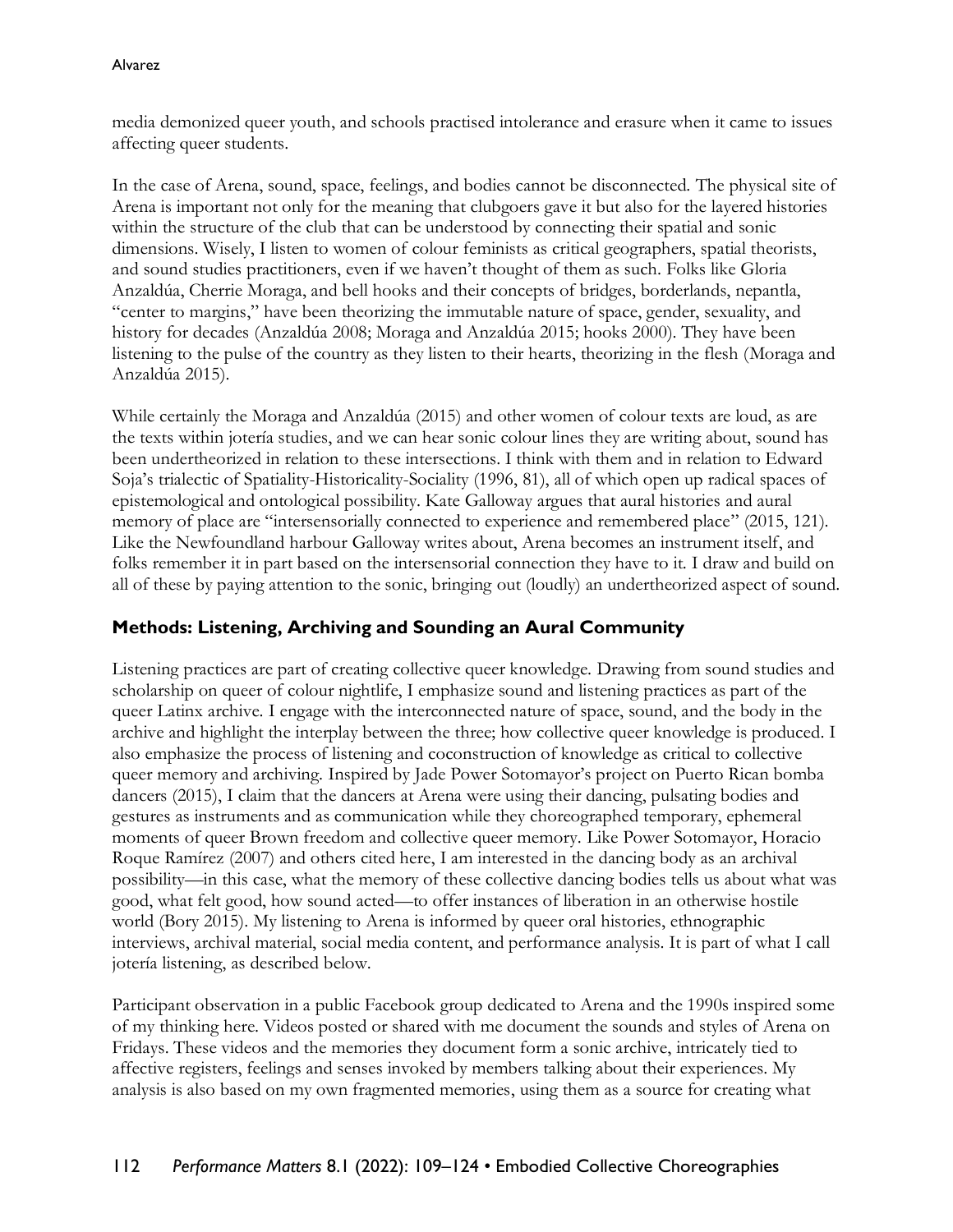Gloria Anzaldúa calls "auto-historia teoría"—using embodied knowledge as a form and basis for theorizing, using our feelings and memories to create theory (Bachattrarya and Keating 2018). Above all, this is a *collective* methodology: the ways folks make meaning of these sonic memories make possible my reading of sound *as* knowledge. As I "listen to the listeners," I engage with aural and sensorial memories and the meanings they carry for Arena goers (Aparicio 1998). This listening demonstrates how we were all part of an "acoustic community," that we reconstruct history together, and that feelings are integral to that collective sense of history (Miranda 2014; Bieletto-Bueno 2017, 108). Through this lens, it is important to ask how these sounds shaped us as we shaped, mediated, and coproduced them and how these aural markers were important to broader sonic forms of resistance in the city. Together, these methods are helpful to explore how sonic, visual, spatial, and embodied aspects work in tandem to produce Arena as part of, and interconnected with, "sounding communities" in Los Angeles in the 1990s and early 2000s (Perea 2014).

Much of this "listening" to Arena relies on the sounds remembered, even if there is no actual record. For example, Christabel Stirling, as part of her research, recorded herself inside a club and then wrote about it, insisting on "audibility . . . as a valuable way of knowing and understanding the texture of the urban social world and its musical and sonic environments" (2019). Similarly, Allie Martin argues that "soundwalks" in her project on gentrification in Washington D.C. function as "engines of knowledge production" (2019). Following Stirling and Martin, I propose a different version of soundwalking that takes shape through the recreation of memories and sounds as invoked by narrators, participants, and my own recollections. Rather than recording the sounds themselves, the sounds are remembered and then documented to create a sonic tour of "choreosonicity" or performance form of the sounds (Crawley 2013).

This choreosonic tour includes collective sounds heard and made by patrons inside and throughout the club, sounds in the parking lot such as music blasting from car stereos, honking, clacking of heels, clinking of glasses, shattering of bottles, and cackling and laughter. One of these I describe in more detail below was the rhythmic stomping of feet, a popular club movement that brought people together in a collective choreography of Latin@ comunitaas and dissent (Alvarez 2018). We felt, heard, and saw these embodied sounds in unison. Part of the challenge of describing in writing the sensorial memories at the heart of this project is their ephemerality but also the inability to verbalize something that was so guttural, visceral, and embodied. Capturing the memory of those sounds is difficult as social media did not exist back then. You had to be there to understand it. But as we remember and listen together, the aural archive we collectively invoke helps us put a name to these kinetic and affective moments that are in many ways beyond words, beyond capturability.

Memories about Arena derived from interviews are central to my reading. These interviews were collected via snowball sample and consisted of individual oral histories, semistructured interviews, and informal group *pláticas* among friends and participants (Fierros and Delgado Bernal 2016). Several former Arena-goers I interviewed, such as Xenia and Adilia, had forgotten some memories until we started talking about it. The sounds started to fill our collective memories, propelling us into a further dialogue about the meaning of Arena for us at a time when few places offered this radical possibility of being. Writing about interviewing methods and knowledge generation, Marla A. Ramírez argues that oral histories from individual interviews capture different recollections than a group setting where participants listen to each other's memories (2018). Ramírez's points ring true in my case, as memories were invoked in a collective setting that could not be remembered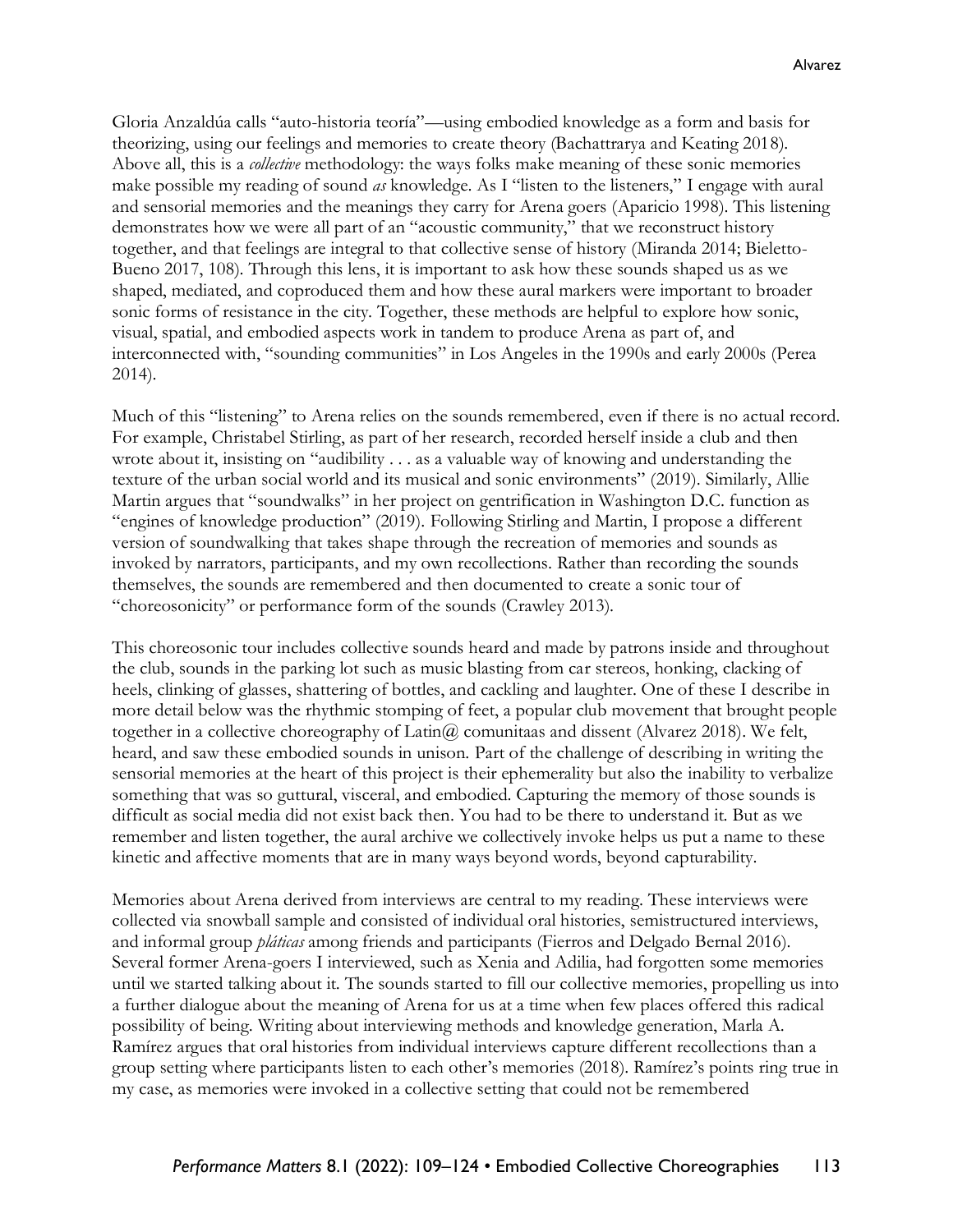individually. There were memories I had forgotten that wouldn't have even made it to this analysis if it weren't for collective remembering among jotería.

Finally, my own *recuerdos* or memories are part of this project. Chicana and Latina feminists, Black feminists, and jotería studies scholars remind us that our own experiences are a valid source of knowledge. Testimonios allow personal stories to fill in the gaps that quantitative research alone cannot fill (Delgado Bernal, Burciaga, and Carmona 2012). In this way, my project follows others at the intersections of sound, performance, and memory who have used their sonic memories as part of their method and archives. For example, Martha González, scholar and lead singer of the Chicana/o band Quetzal, writes about memories of growing up in East Los Angeles, the role of music in her family, and the importance of beats and rhythm in the barrio as she makes connections to and produces knowledge about "zapateado Afro-Chicana fandango style" (2014). Like González, my memories are intertwined with the queer Chicanx and Latinx histories of the city and, in conversation with the memories of other jotería, add rich texture to the archive. There is a relationship, then, between this scholarship and the collective archive. My own embodiment as a scholar and the places that have shaped me, like Arena, are linked to the collective construction of these resurrected memories.

## **Jotería Listening**

Jessie's memories at the beginning of this paper are part of what I call jotería listening. As a listening practice employed to navigate racist, homophobic, transphobic, and anti-immigrant discourses and spaces, jotería listening builds on the work of Chicanx, Latinx, and performance and sound studies scholars (Tongson 2011; Vasquez 2013; Casillas 2015; Stoever 2016; Alarcón 2017). Dolores Inés Casillas' scholarship on Spanish language radio and Latino listening practices is instrumental here as she explains, "the very public nature of Spanish-language radio listening represents a communal, classed, and brown form of listening that differs markedly from 'white collar' modes of listening" (2015). Similarly, jotería listening to the radio and otherwise offers a unique communal form of listening anchored in common experiences, affects, and epistemologies as jotería.

Jotería listening is facilitated by Alexandra T. Vasquez's "listening in detail," a feminist genealogical practice. This method allows for intentional listening found within the details of music and sounds, evoking history, diaspora, and intimacies. This practice allows for an imagining of what folks were listening to or how certain songs took hold of them in their worlds and music (Vasquez 2013, 25). For Karen Tongson, listening to music together allows connectivity, and a song can be like a glue that brings people together (2019). Listening in detail is what Wanda Alarcón does when she "listens" to flashbacks in queer Chicana literature (2017). Influenced by these scholars, I offer jotería listening as something more than a mundane practice but rather an invocation of constellations of embodied memories, histories, and resistances. This essay is an invitation to listen to the details and what these tell us about jotería world-making; this auditory practice is about listening intersectionally across race, gender, class, space, and time. Through jotería listening, we can hear a jotería past and its potential and radical futures (Alvarez 2021).

Among jotería studies scholarship, William Calvo-Quirós's essay on jotería aesthetics and Anita Tijerina Revilla and Jose Manuel Santillana's on jotería consciousness and jota-historias inspire my thinking here. I also find inspiration in Gloria Anzaldúa's call in *Borderlands/La Frontera: The New Mestiza* when she says, *"People*, listen to what your jotería is saying" (2008, 84–85). Expanding on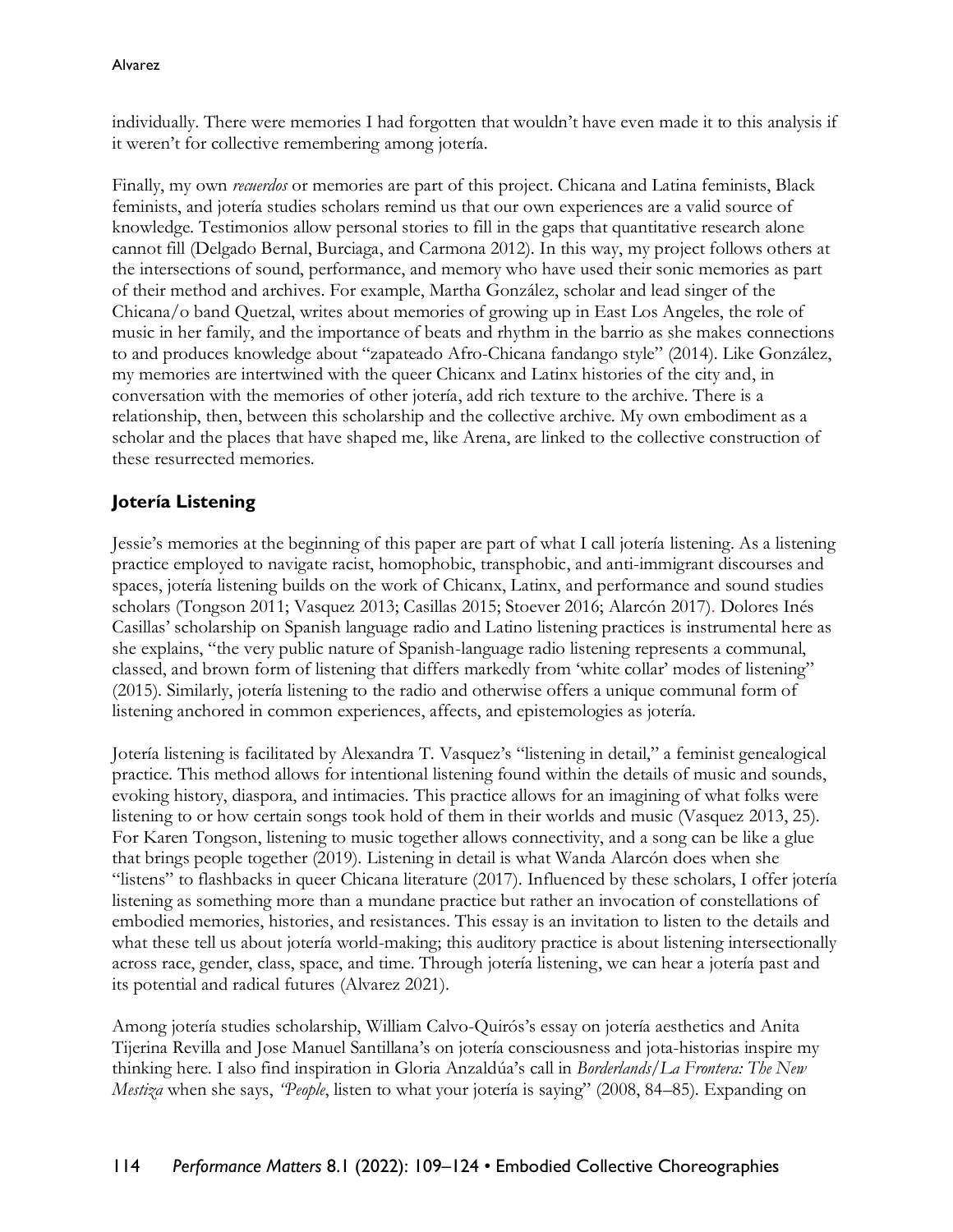Anzaldúa's words, I say, listen to what your jotería is listening to, *how* we are listening? How do our listening practices—individual and collective—offer possibilities beyond the limits of a world full of binaries, violence and heteropatriarchy, even in our own racial and ethnic communities? How are we making sense of our listening? What are we saying about our listening? What makes our listening practices remarkable? How do we, as jotería, make meaning of sonic archives typically understood through heteronormative white Western ways? What can we hear collectively that we can't hear individually? This last question is taken up by Jessie in the epigraph when he invokes collective communication on the dancefloor, a mode of being together that required a corporeal experience beyond the ears and enveloped our whole bodies. "Even if you didn't know the *comadre* next to you, you were still connecting or communicating through the sounds as you stomped your feet together." Jessie's comment and the comments of others with whom I share memories of Arena have helped me "listen in detail" to the three particular sounds I focus on here. These are recognizable sounds that Arena-goers remember: claps, whistles and foot-stomping. These sounds were all heard on a typical night at the club—all corporeal gestures that brought bodies together, claiming their existence in a world where queer brown youth were invisible, demonic, sinful, an aberration, sometimes to our families, to the church, and in our schools.

Jotería listening, as I describe elsewhere, is composed of forms of resistance against silencing, policing and powers that insist on erasing our histories as jota historias. Anita Tijerina Revilla and José Manuel Santillana (2014) remind us that our jota historias have been erased. How do jotxs listen together to music from Juan Gabriel to Selena, to dancing to Bad Bunny? What about the beats and grooves and melodies, the lyrics connecting us across time and space? Perhaps overlapping histories and connectedness give us a shared understanding of the meanings of sounds and the histories of desires and of putería, the way our desires and sexual practices and sex-positive stance shape our visions of the world (Xuanito 2007). Our experiences of shared worlds, dancefloors, afterparties, tparties, house parties or queer cumbia nights, academic conference afterparties, and our collective listening experiences are sacred.

Methodologically, when listening to the sounds of Arena, their collective nature is important, at least on two levels: how the sounds at that moment in time functioned as liberatory modes of expression and community, and secondly, how we listen to the sounds in the present, how we remember those sounds and the meaning we make of them today. This is an interplay between individual memories and collective listening and remembering. Through this lens, jotería listening is a nepantlan form of listening that hears in-between and outside of binary understandings of the world.<sup>2</sup> Jotería listening is part of transing Latinx sound, moving us across static gendered perceptions of the world, transmoving us into worlds of possibilities, listening closely to what the jotería margins tell us (Hernandez, Alvarez, and Garcia 2021; Omi Salas-SantaCruz, conversation with author, March 2, 2021). This aural method is facilitated by our experiences as nepantlerxs, as racialized subjects navigating interstitial spaces, in-betweeners, constantly attuning our ears and hearts and bodies to the shifting worlds around us and the expansive ways we understand and live out gender and sexuality in our familias, our activist spaces, our putería (Xuanito 2007; Rodríguez 2021).

One aspect of jotería listening is the act of listening to ghosts. When we hear the sounds in the archive of Arena, we hear the ghosts of Arena—phantom buildings, lives lost too soon to AIDS, historical erasures, loss and displacement lingering as reminders of a queer Latinx past, and as signals of a queer future yet to be seen. The sounds function not only as registers of momentary collective ecstasy like the Friday nights at Arena, but also as signals of an incomplete queer liberatory project, always in perpetual limbo like *almas en pena,* souls who cannot rest. For Avery Gordon, "grappling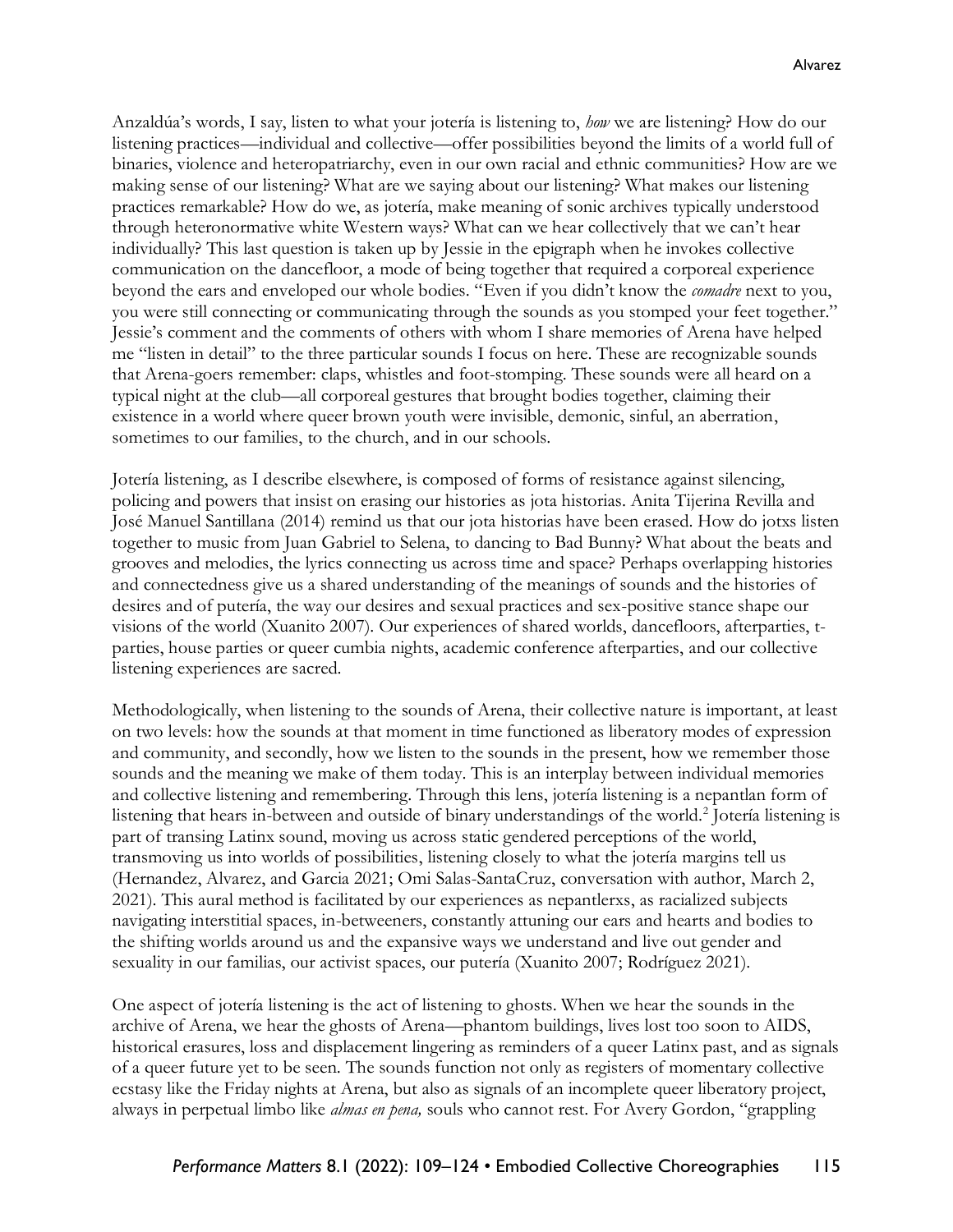with ghosts is part of American history," where the "unseen and people banished to the periphery" are the ghostly subjects of modernity. (2008, 196). "Haunting is the sociality of living with ghosts, a sociality both tangible and tactile as well as ephemeral and imaginary," she argues (201). Theorizing hauntings in the work of Toni Morrison and Valeria Luiselli, Gordon writes that "the ghost registers and it incites. We have to learn how it speaks" (207).<sup>3</sup> Similarly, jotería sonic archives and the ghostly matters of their contents also register and incite us. The sounds speak a language we make sense of through shared collective histories as jotería. Jotería listening is also about collective translation of sounds that "speak" and incite memories, offering prescriptives for more just futures. Using jotería listening as an analytic, I pay close attention to the sounds that mark queer Latinx histories, sounds that offer haunting reminders of loss, pain and displacement but also signal celebration and collective proclamations of life. A jotería listening approach can help us listen critically to the sounds remembered in the club and their multiple meanings and functions, allowing us to hear the histories, affects, memories, and dreams attached to these sounds. While I discuss each sound—of the whistle, foot-stomping, and claps—individually, they are all interconnected sonic elements of the nightly cosmos of Arena.

## **Collective Choreographies: Whistles, Foot-Stomps, and Claps**

The whistle. El chiflo. Un silbato. More than just a sound, a whistle, with varied utilitarian, historical and symbolic meanings, is a sonic reminder that brings up feelings and conjures community. Historically whistles have been used to convene, signal authority, squash riots, and alert to potential violence and assault. Outside the space of the club, whistles are often associated with other environments like ships and trains. Their everyday uses include survival emergency preparedness, crime prevention and campus and workplace safety, and they are often associated with events and rituals like boot camp, traffic management, and sports competitions indicating start and end times or fouls in sports such as soccer. Whistles can also represent sports or be gym class or police whistles (Jennings 2020; Hernandez 2005; Henneberger 1993). A whistle can convey "authority and convinces the participants and fans of the authority and presence of the ref" (Wagner 2016). A whistle can communicate more than just an order to stop.

Another element of whistles is their sacred and ethnically specific cultural meanings. For example, in Northern Plains Native American pow-wow ceremonial dancing, the singers at the drum all remove their hats as a sign of respect for the dancer who blew the whistle. This is an acknowledgment of the voice of the eagle represented by the sound of the whistle (Johnston 2004, 20). In this example, the whistles, which are often handed down within the family, function as a sign of change or emphasis but also sacredness (20). I examine the specific felt, experiential memory of the whistle at Arena, as these associations are imbricated with the identities of the club patrons.

For many minoritized youth in LA in the 1990s, the whistles were a symbol of the dreaded LAUSD physical education classes, a space that, for many, was hostile (O'Connor and Graber 2014). As Juan, one of the dancers, recalls, "school was not a safe place for queer kids back then." The whistle, associated with gym class, becomes an aural reminder of shame and exclusion, one which at Arena was resignified. At a time of racial tensions in the city, whistles were also sonorous reminders of police brutality and police surveillance experienced by queer youth. On the flipside, whistles have been a tool of protest, like when in 1992 Justice for Janitors took over the "Rebuild LA" headquarters. As Mike Davis recounts, hundreds of supporters were outside beating drums and blowing whistles on the sidewalk (1993, 48).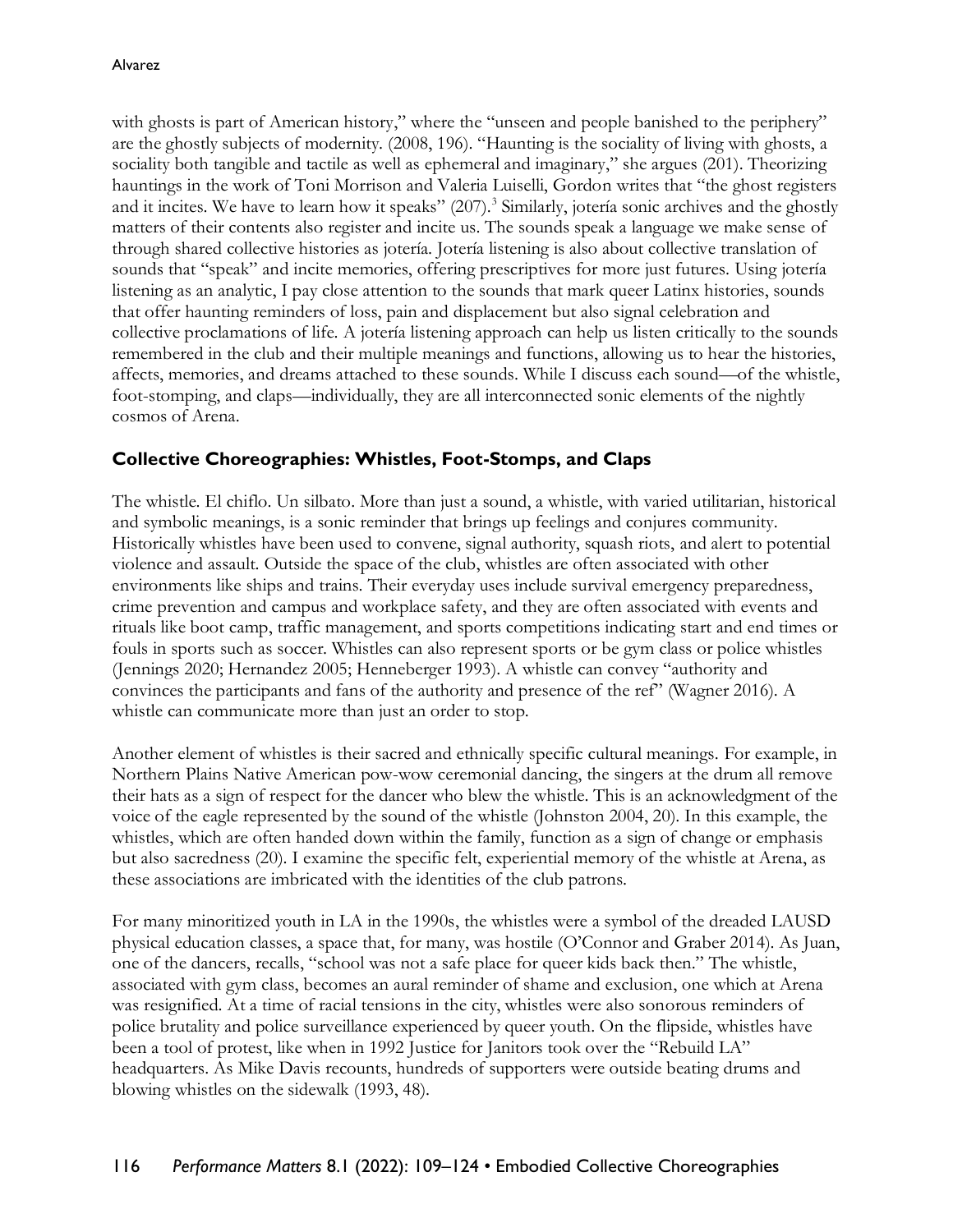For those engaged in jotería listening and remembering Arena, the whistle becomes a sonic marker that listeners associate with Arena's heyday. Resignification of the sound of whistles is a resignification of the sound as celebration, reclamation, and permission to be, a sound like the others of momentary liberation. Traditionally, in house clubs, the whistle was used to rally dancers from behind the stage and eventually made its way to the dance floor. As described in *Electronic Beats,* ravers used the whistles as a form of applause and later attendees used actual whistles (2017). Arena patrons I interviewed recall the whistle intermittently blown throughout the night as part of the house remixes or hanging around people's necks as part of the outfits. Sergio remembers, "I remember the necklaces with the whistles. [They] were really big, but like whistles with pearls on them and like sequins or like glittery stuff. Whistles were really big you know?" (2018). These were markers of excitement, as Sergio describes. Within the club and for the community of dancers at Arena, whistles were sartorial and aural elements of the experience of the night. As Sergio suggests, the whistles were an important part of the aesthetics and the sonic memories. This is reminiscent of the tequila whistle in Tijuana right before the waiter chugs tequila down patrons' throats. At Arena, the sound emitted usually came to mark certain hours and functioned as a way to rally the dancers. Resignified and similar to how activists used them in protests, at Arena, whistles were used as a way of claiming community. A whistle in the club functioned as a sound to signal celebration.

Stomp. Stomp. Stomp. The sounds of choreographed stomping also form part of the memories of Arena accessed through jotería listening. The sound of the foot-stomping fills Jessie's memories in the epigraph above and mine as we talk again. Depending on the song, dancers would begin to stomp together as their bodies crouched down, the sound accentuated by the thick soles of Doc Martens, platform heels, or boots. The foot-stomping, as Sergio remembers, was heard as one large choreography, but people in different parts of the club would start it, and then it would pick up. A singular body stomping their feet was powerful but not like the roar of everyone doing it together. The body through the hands, the feet and the mouths blowing whistles became part of the sonic landscape of Arena; bodies as vehicles for sound but also shaped and moved by the sounds. The stomping feet became a moment of collective choreography where dancers would come together and stomp with the music. These stomps were emphatic, like knee-slapping as a form of claiming of space, like crowds at concerts and their ability to take up space with sound.<sup>4</sup>

The stomping is reminiscent of fandango dancers and of jarocho stomping on the *tarima* (Díaz-Sánchez and Hernández 2013; Power Sotomayor 2015; Viveros Avendaño 2017). About these jarocho choreographies, Micaela Díaz-Sánchez and Alexandro Hernández (2013) write that explicit corporeality is linked to racialized identities, that certain bodily movements have been historically connected to lasciviousness and marginality. Hence, the dancing body tells histories. Writing about dancing in the 1960s, Marie "Keta" Miranda argues that mod dancers were invoking history through their movements, particularly the heel-toe stomping of what some of the boys she writes about called the Aztec stomp, which was really a Native dance (2009, 68). In Miranda's analysis, the stomps were signalling protest (69). Like the authors above, scholarship on dance points to the Afro-diasporic history of foot-stomping. The stomping happening at Arena was reminiscent of and influenced by African American stepping.<sup>5</sup> As the examples above show, the stepping speaks to camaraderie and collectivity. It is this collectivity that is signalled by the foot-stomping at Arena. I borrow from Miranda (2009), Bufanda (2004), Power Sotomayor (2015) and others to argue that dancers at Arena were dancing and stomping as they *made* history (Miranda 2009). Their bodies, sweaty and adorned, their feet in unison with the beats and the music of DJ Irene, became sounds of resistance, sounds that not everyone hears, but as Jennifer Lynn Stoever (2016) reminds us, even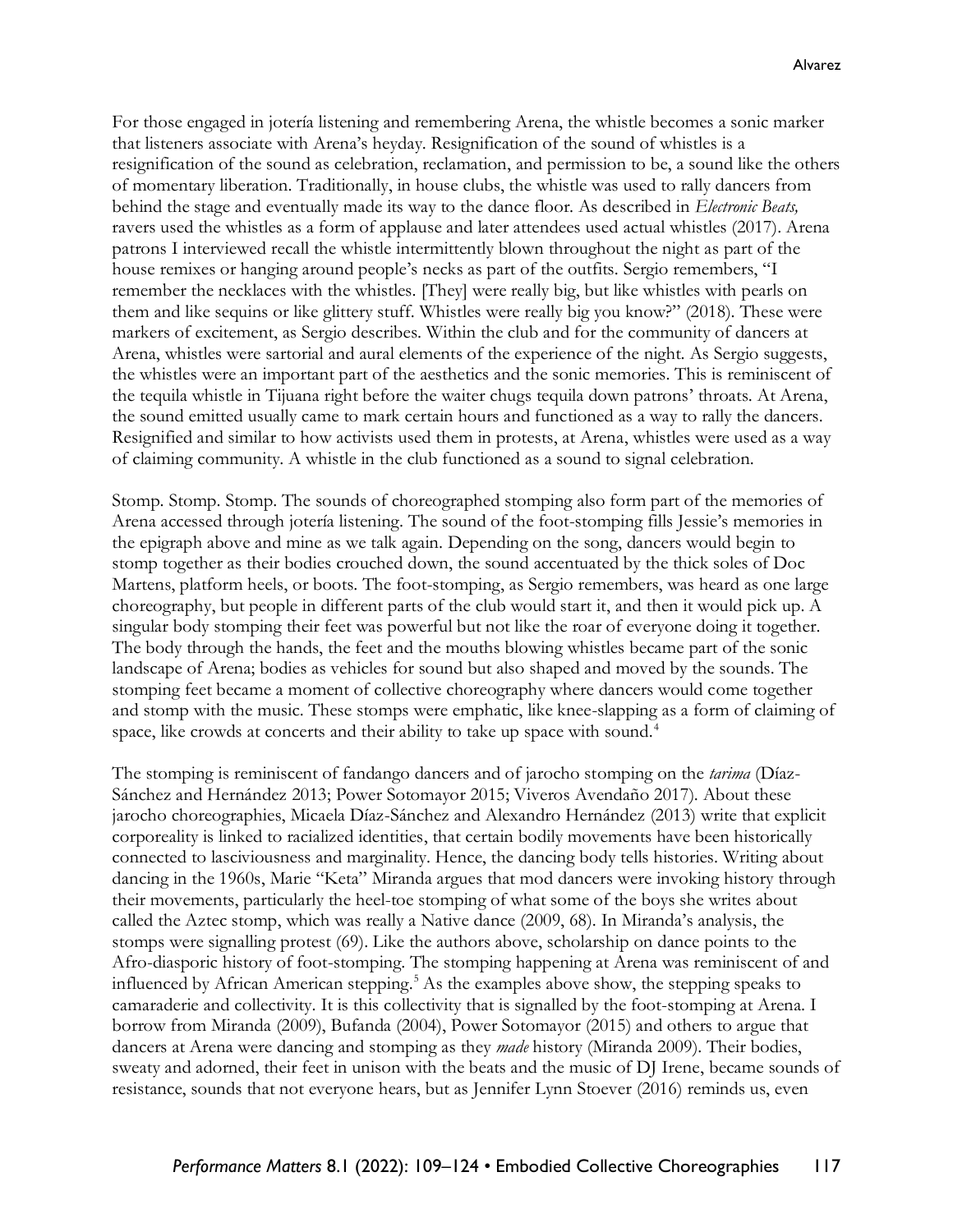sounds we cannot all hear are important. The stomping feet brought people together in a collective choreography of Latinx communitaas, dissent but also emphasis (Alvarez 2018).

Clap. Clap. Clap. Clap. Depending on the cultural and historical context, clapping is a corporeal gesture historically used to get someone's attention, hurry them up, or show respect, admiration, praise, or support. It is used in different dance genres such as flamenco and lindy hop. At Arena, the clapping, happening as house music beats filled the vastness of the club, was similar to the feet meeting the ground during stomping—hands meeting each other rhythmically, becoming instruments. In Chicanx communities, clapping has relevance in the context of the Chicano activist group Movimiento Estudiantil Chicano de Aztlan (MEChA): "The unity clap originated with the United Farm Workers as a way to bridge the communication gap between Latino and Filipino Farm workers who did not share the same language; the idea was to create unity. The clap starts off slowly, then gets faster and faster like a heartbeat. We use the clap to have a collective gathering and close and to signify when we have made a decision" (Clark 2017; De La Garza and Ramirez Angeles 2018; MEChA OU 2022). The unity clap is also used by teachers to create community, and other youth groups have used it, modelled after the farmworkers. The role of the unity clap as a form of communication is very important and relevant to this discussion. At Arena, the clap was also a way to communicate from one side of the club to the other. For Jotería Studies scholar José Manuel Santillana, who attended Arena in the early to mid-2000s, the clapping was a way to see each other through this collective gesture, to feel connected to others in ways that we often didn't at home. "I had never been to Arena, the place had a softness," says Santillana, speaking to the club's inviting and welcoming character (conversation with author, February 14, 2022). The softness he refers to was a sensorial and affective contrast to the harshness many youths experienced in their families or hometowns.

As a collective corporeal choreography, the clap brought folks together at sporadic moments of the night. Jessie remembers: "Clapping, of course, [there was] clapping that would be resonating throughout the entire club, somebody would start, somebody picks it up. Similar to the stomp, someone would start and all of a sudden everyone was clapping." The clapping was another gestural sign of being in communion through sound and dance, of creating a resonant murmur across the club, like the wave at sports events, except this one has sound, forming a corporeal choreography of sonic gestures. The rhythm has a unifying force, the individual in the collective. Juana María Rodríguez illustrates that "thinking about queerness through gesture animates how bodies move in the world, and how we assign meaning in ways that are always already infused with cultural modes of knowing" (2014, 2). She argues that gestures give life to "the possibility of a 'we'" (2). Just as the clapping at Arena linked the individual to the collective through rhythmic unison, so do memories of clapping gesture toward collective queer memory, creating community with others who remember and keeping alive the memories of people and places who have passed on.

Although clapping filled the room after and during ballroom shows, I am mostly interested in the spontaneous collective clapping, not applause during the show but clapping while people were dancing. The clapping after and during shows at Arena was part of a panoply of sounds that included shout-outs, whistles, and occasional exclamatory yelling. In one of the relatively few videos from the 1990s at Arena on the Facebook page, we can hear someone yelling "Arena is Gay" into a microphone, making a loud sonic claim to the space as they resisted normativity. This statement on the microphone was a reminder and a way to reclaim Arena's queerness, especially on Friday nights.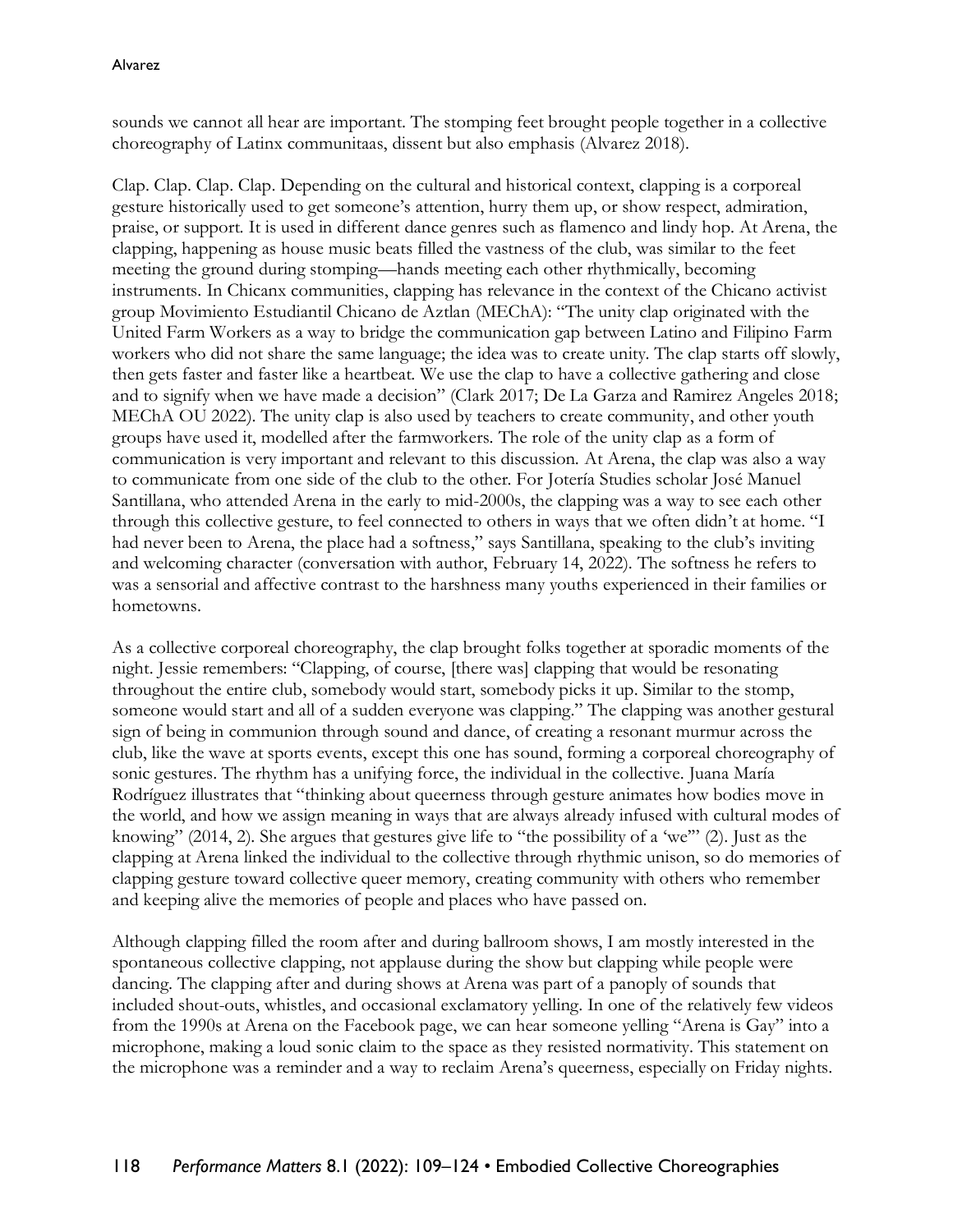This comment is particularly telling and a response to the fact that over the years into the early to mid-2000s, Arena on Fridays started to feel too "straight" and no longer a safe place for queer people or for girls and women who liked to go there to be free of harassment at traditionally straight and heteronormative clubs like Florentine Gardens, another popular club in LA in the 1990s. This is not to say that Arena was free of risk or harassment for women or femmes, but they have expressed feeling safer then and now compared to other clubs. As discussed earlier, Arena provided a sense of safety.

### **Conclusion**

As I've described above, the whistles, foot-stomping and clapping were sonic invocations of community and claims to space in an otherwise hostile political and social urban landscape for Latino queer youth and their families in the 1990s. The sounds made through corporeal gestures and in unison with the music were critical to the freedom discussed here. As Santillana suggests, when the home or schools operated to restrict or discipline and silence young queer people, Arena offered a space to break speak and be heard through our bodies, gestures, and rituals on the dancefloor. Arena allowed us to "be" ourselves (Santillana, conversation with author, February 14, 2022). As such, sonic memories of Arena provide a rich archive of queer Latinx life. After the physical sites of memories are torn down, our senses serve as a conduit for memories (Alvarez 2018). The sonic choreographies are performances. The stomps and claps and whistles were performing but also watching and cheering. These gestures were moments of ritualistic community making through our bodies, in unison with the music, our bodies extensions of each other but also islands, in ecstasy, in love, sometimes inebriated, and often in sync. These were about "sonic cultural citizenship" (McMahon 2017). At sporadic moments throughout the night, the sounds connected us to each other beyond just sharing the space (Alvarez 2018). These sounds summon queer Black and brown Latinx youth—demonized and made invisible and inaudible in the spatial and cultural politics of 1990s Los Angeles—and ensure they are seen and heard. As Casillas (2014) reminds us, sound has the ability to shape the lives of Latina/o communities, and for Latinos listening to the radio in Spanish, for example, and talking about their situation, that was critical.

These sounds interpellate a broad aural community of 1990s house and dance culture and a geographically specific dance culture in Los Angeles. In the present, this aural community is connected through memories of those moments and through jotería listening to house music, especially songs often heard at Arena, the call and response of DJ Irene, or specific soundmarks like sirens and, as I've argued above, whistles, foot-stomping, or clapping. When heard by former Arena patrons, these sounds are archival material, queer collective memory, belonging, community, resistive practices of community formation of a time in Los Angeles when queer brown youth were sounding their histories.

As discussed here, jotería listening is a collective mode of listening together and making sense of the present and the past. It allows us to conjure worlds and make sense of the sounds of Arena, both at the club in the 1990s and then years later in the early 2020s. This technology, both an active practice of listening together in the moment and listening to the past, allows us to make sense of and collectively hear what would otherwise seem like mundane sounds.

The afterlife of Arena lives in its sounds. The sounds are hauntings, echoes that remind us of the sequins in the rubble—metaphorically and physically—as the memories of claps, whistles, and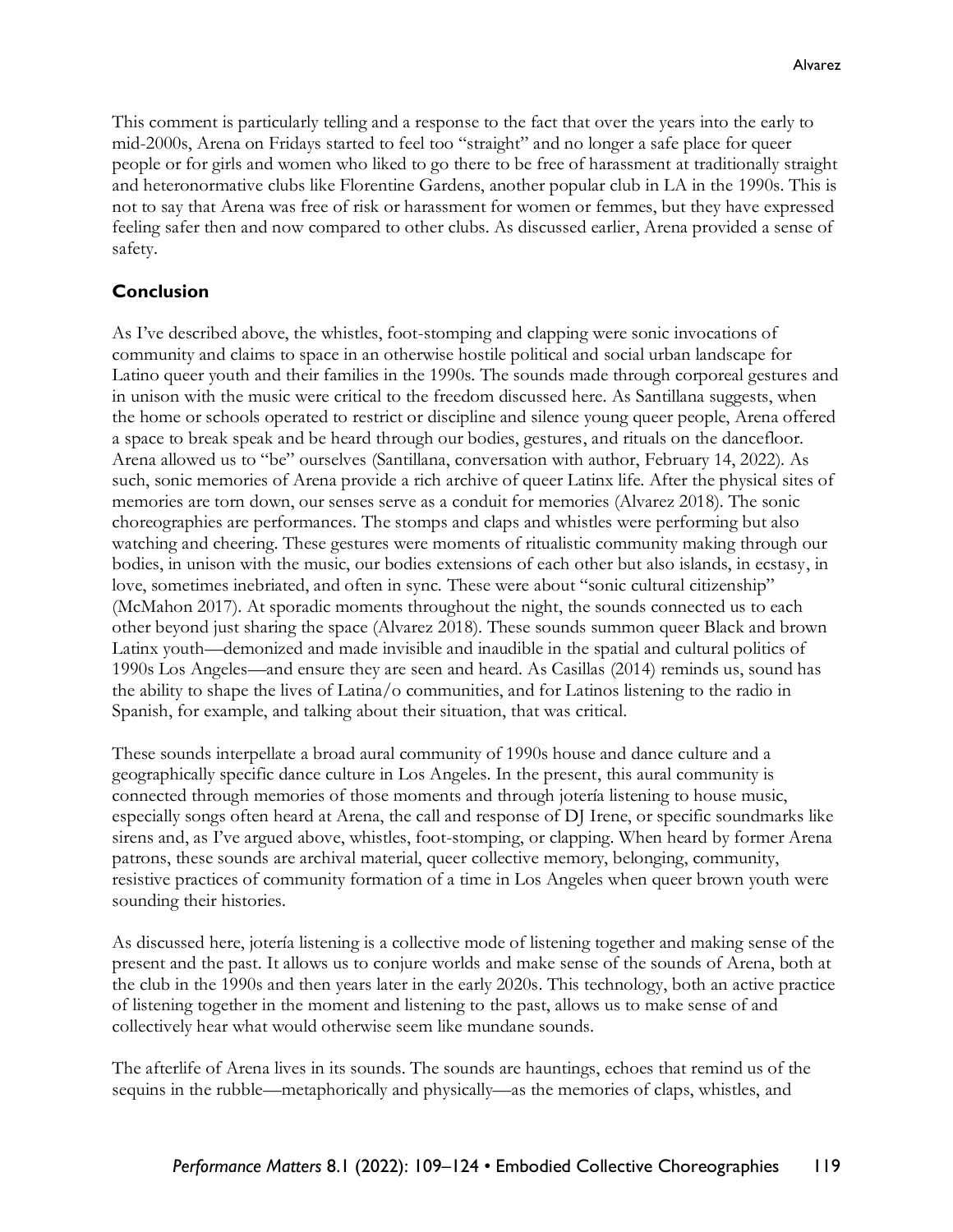stomps mesh with the bulldozers that brought Arena to the ground literally. These hauntings are sounds that don't scare us but remind us of both happy and sad times, and that so much is yet to be done (Gordon 2008). Urban sounds that remind us, bind us, and make us laugh—that won't let us forget. These are sounds of celebration but also of mourning because sometimes we were grieving the loss of friends to AIDS, the destruction caused by the 1994 earthquake, the heartbreak, the LA riots; our collective mourning was sweated out on the dancefloor. These sounds and sonic memories of Arena continue to bring people together.

## **Notes**

1. Other sources report the square footage of Arena as much smaller. I cited a different number in Alvarez (2018).

2. Linda Heidenreich (2020) argues for history as motion, as nepantla, a Meso American concept for inbetweenness. Using a nepantlan perspective on history, Heidenreich argues, will help make sense of the global shifts we have experienced. Nepantla is a middle space of ambiguity, both fraught and generative.

3. For more on my engagement with Avery Gordon and ghosts as they relate to gentrification in Los Angeles and lost or hidden histories that linger, see Alvarez (2021).

4. Foot-stomping is distinct from clapping, but they are both about syncopation, meaning they are improvised or rehearsed executions of step patterns that have more nuances than standard step patterns (New World Encyclopedia). As such, syncopation accentuates the different ways that bodies synchronize to regular but rhythmically complex beats, the most overt expressions of music-induced pleasure (Witek et al. 2014). In this case, the syncopation accentuates through embodiment, the breath in the whistle, and the foot-stomping created by bodies but also felt by bodies up from the vibrating floor.

5. Literature on this art form traces it back to slavery when enslaved Africans in the US used these dances as a form of survival, a means of communication, and a way to maintain traditions and a link to African tribal dance, which in many places was restricted (Bufanda 2004). Stepping became part of fraternities and sororities in the late 1960s and was further popularized in the 1990s at the apex of Arena when shows like "STOMP" became popular. There was even a stepping show at the inauguration of Bill Clinton. These histories and popular cultural expressions made their way onto the dancefloor at Arena.

## **References**

- Alarcón, Wanda. 2017. "'Oh How So East LA.' The Sounds of 80s Flashbacks in Chicana Literature." *Sounding Out!* (blog). September 10, 2017. [https://soundstudiesblog.com/author/alarconphd/.](https://soundstudiesblog.com/author/alarconphd/)
- Alvarez, Eddy Francisco, Jr. 2018. "How Many Latinos Are in This Motherfucking House?": DJ Irene, Sonic Interpellations of Dissent and Queer Latinidad in '90s Los Angeles." *Sounding Out!* (blog). November 26, 2018. [https://soundstudiesblog.com/2018/11/26/\\_\\_dj](https://soundstudiesblog.com/2018/11/26/__dj-irene_arena/)[irene\\_arena/.](https://soundstudiesblog.com/2018/11/26/__dj-irene_arena/)

———. 2021. "Jotería Listening: Sonic Trails and Collective Musical Playlists as Resistance to Gentrification in Silver Lake." *Journal of Popular Music Studies* 33 (4): 126–51.

- Alvarez, Eddy Francisco, Jr., and Jorge Estrada. 2019. "Joteria Studies." In *Global Encyclopedia of Lesbian, Gay, Bisexual, Transgender and Queer History*, edited by Howard Chiang, Anjali Arondekar, Marc Epprecht, Jennifer Evans, Ross G. Forman, Hanadi Al-Samman, Emily Skidmore, and Zeb Tortorici, 863–67. New York: Scribners.
- Anguiano, José. 2018a. "Soundscapes of Labor and Belonging." *UC Press Blog* (blog). July 2, 2018. [https://www.ucpress.edu/blog/36634/soundtracks-of-labor-and-belonging/.](https://www.ucpress.edu/blog/36634/soundtracks-of-labor-and-belonging/)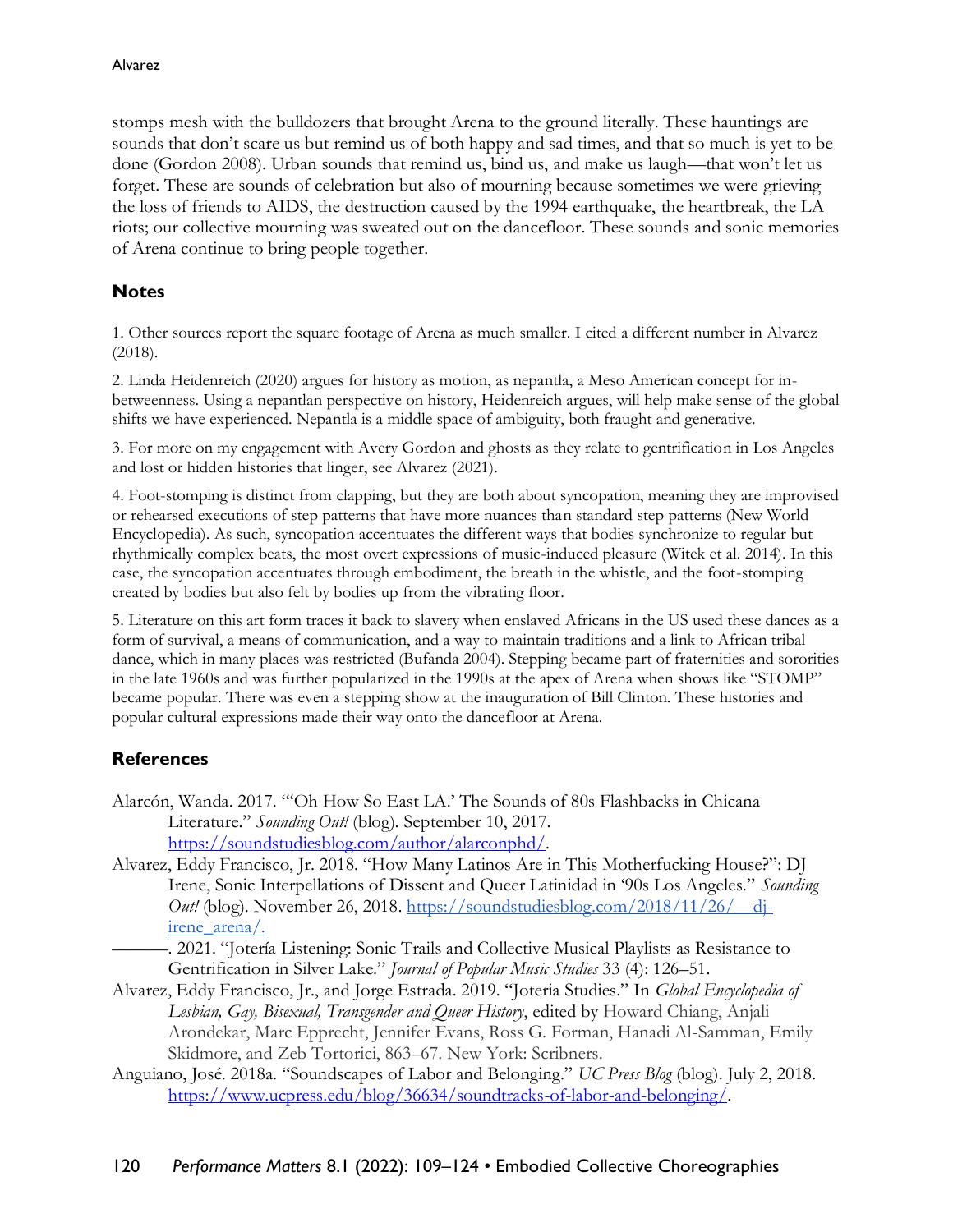- Anguiano, José. 2018b. "Soundscapes of Labor and Belonging: Mexican Custodians' Radio Listening Practices at a Southern California University." *Journal of American Popular Culture* 30 (1–2): 127–54.
- Anzaldúa, Gloria. 2008. *Borderlands/La Frontera: The New Mestiza*. 4th ed. San Francisco: Aunt Lute Press.
- Aparicio, Frances. 1998. *Listening to Listeners: Gender, Latin Popular Music and Puerto Rican Cultures*. Middleton, CT: Wesleyan University Press.
- Appleford, Steve. 1991. "From the Circus to the Arena: Club Owner Makes Everyone Welcome." *Los Angeles Times*, January 6, 1991. [https://www.latimes.com/archives/la-xpm-1991-01-06](https://www.latimes.com/archives/la-xpm-1991-01-06-ca-10821-story.html) [ca-10821-story.html.](https://www.latimes.com/archives/la-xpm-1991-01-06-ca-10821-story.html)
- Armbruster-Sandoval, Ralph. 2017. *Starving for Justice: Hunger Strikes, Spectacular Speech and the Struggle for Dignity*. Tucson: University of Arizona Press.
- Bhattacharya, Kakali, and AnaLouise Keating. "Expanding beyond Public and Private Realities: Evoking Anzaldúan Autohistoria-teoria in Two Voices." *Qualitative Inquiry* 24 (5): 345–54.
- Bieletto-Bueno, Natalia. 2017. "Noise, Soundscape and Heritage: Sound Cartographies and Urban Segregation in Twenty-First-Century Mexico." *Journal of Urban Cultural Studies* 4 (1–2): 107– 26.
- Bory, Alison. 2015. "Dancing Bodies of Experience: Surfacing Histories, Staging Subjectivities." *Performance Matters* 1 (1–2): 41–61.
- Bufanda, Joseph. 2004. "The History of Step." [https://ase.tufts.edu/aso/blackout/history.html.](https://ase.tufts.edu/aso/blackout/history.html)
- Calvo-Quirós, William A. 2014. "The Aesthetics of Healing and Love: An Epistemic Genealogy of Jota/o Aesthetic Traditions." *Aztlan: A Journal of Chicano Studies* 39 (1): 181–94.
- Casillas, Dolores Inés. 2014. *Sounds of Belonging: U.S. Spanish-language Radio and Public Advocacy.* New York: NYU Press.
- ———. 2015. "Listening (Loudly) to Spanish Language Radio." *Sounding Out!* (blog)*.* July 20, 2015. [https://soundstudiesblog.com/2015/07/20/listening-loudly-to-spanish-language-radio/.](https://soundstudiesblog.com/2015/07/20/listening-loudly-to-spanish-language-radio/)
- Chambers-Letson, Joshua. 2018. *After the Party: A Manifesto for Queer of Color Life*. New York: New York University Press.
- Chinchilla, Maya. 2018. "Church at Night." *GLQ: A Journal of Lesbian and Gay Studies* 24 (1): 3–8.
- Clark, Bailee. 2017. "Isang Bagsak Event Highlights the Importance of Unity." *The Spectator*, May 3, 2017.

https://seattlespectator.com/2017/05/03/isang-bagsak-event-highlights-importance-unity/. Crawley, Ashon. 2013. "Breathing Flesh and the Sound of BlackPentecostalism." *Theology and* 

- *Sexuality* 19 (1): 49–60.
- Davis, Mike. 1993. "Who Killed Los Angeles: The Verdict is Given." *New Left Review* 1 (199): 29–54.
- De La Garza, Tomás Antonio, and Jose Francisco Ramirez Angeles. 2018. "*Ya Basta* Trump: Undocumented Immigrants Speak Out." In *Constructing Narratives in Response to Trump*, edited by Shing-Ling S. Chen, Nicole Allaire, and Zhuojun Joyce Chen, 145–64. Lanham, MD: Lexington Books.
- Delgado Bernal, Dolores, Rebeca Burciaga, and Judith Flores Carmona. 2012. "Chicana/Latina *Testimonios*: Mapping the Methodological, Pedagogical and Political." *Equity and Excellence in Education* 45 (3): 363–72.
- Diaz-Sanchez, Micaela, and Alexandro Hernandez. 2013. "The *Son Jarocho* as Afro-Mexican Resistance Music." *Journal of Pan-African Studies* 6 (1): 187–209.
- Electronic Beats. 2017. "A Techno Veteran Explains Why People Whistle at Parties." *Electronic Beats*. October 10, 2017. [http://www.electronicbeats.net/the-feed/heres-people-whistle-techno](http://www.electronicbeats.net/the-feed/heres-people-whistle-techno-parties/)[parties/.](http://www.electronicbeats.net/the-feed/heres-people-whistle-techno-parties/)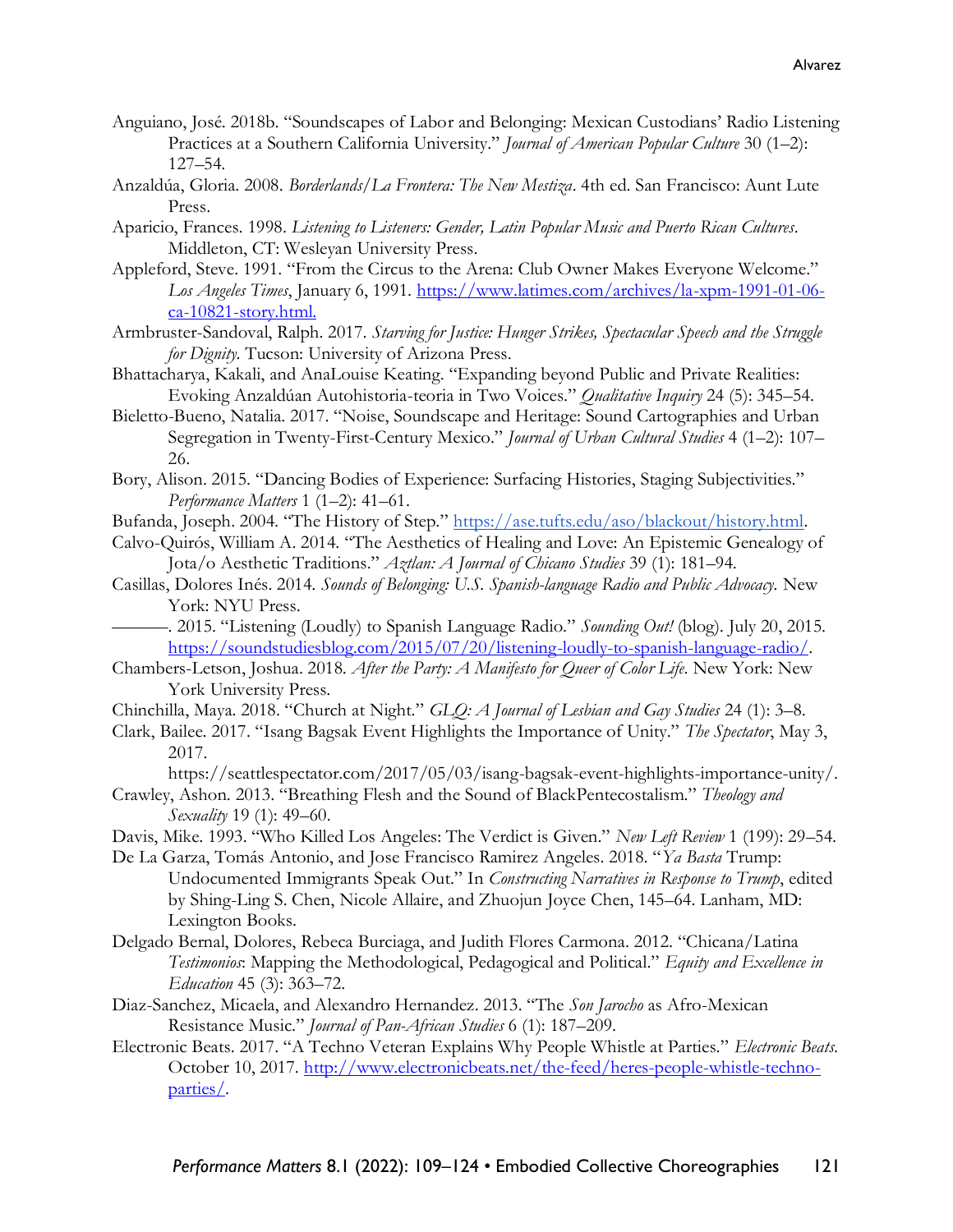- Espinoza, Dionne, María Eugenia Cotera, and Maylei Blackwell. 2018. *Chicana Movidas: New Narratives of Activism and Feminism in the Movement Era*. Austin: University of Texas Press.
- Fernández, Juan. 2018. "Nostalgia and 'Intellectual Feelings." *Center for the Humanities* (blog). [https://www.centerforthehumanities.org/blog/nostalgia-and-intellectual-feelings.](https://www.centerforthehumanities.org/blog/nostalgia-and-intellectual-feelings)
- Fierros, Cindy O., and Dolores Delgado Bernal. 2016. "Vamos a platicar: The Contours of Pláticas as Chicana/Latina Feminist Methodology." *Chicana/Latina* 15 (2): 98–121.
- Fox, Nili S. 1995. "Clapping Hands as Gesture of Anguish and Anger in Mesopotamia and in Israel." *Journal of the Ancient Near Eastern Society*, no. 23, 49–60.
- Galarte, Francisco J. 2014. On Trans\* Chican@s: Amor, Justicia y Dignidad." *Aztlan: A Journal of Chicano Studies* 39 (1): 215–28.
- Galloway, Kate. 2015. "Materiality and Aural Memory in the Harbour Symphony (St. John's, Newfoundland)." *Sound Studies* 1 (1): 118–43.
- González, Martha. 2009. "Zapateado Afro-Chicana Fandango Style: Self Reflective Moments in Zapateado." In *Dancing across Borders: Danzas y Bailes Mexicanos*, edited by Olga Nájera-Ramírez, Norma E. Cantú, and Brenda M. Romero, 359–78. Urbana: University of Illinois Press.
- Gordon, Avery F. 2008. *Ghostly Matters: Haunting and the Sociological Imagination*. Minneapolis: University of Minnesota Press.
- Hames-García, Michael. 2014. "Jotería Studies, or the Political Is Personal." *Aztlan: A Journal of Chicano Studies* 39 (1): 135–41.
- Heidenreich, Linda. 2020. *Nepantla Squared: Transgender Mestiz@ Histories in Times of Global Shift.*  Lincoln: University of Nebraska Press.
- Henneberger, Melinda. 1993. "New Gym Class: No More Choosing Up Sides." *New York Times*, May 16, 1993. [https://www.nytimes.com/1993/05/16/nyregion/new-gym-class-no-more](https://www.nytimes.com/1993/05/16/nyregion/new-gym-class-no-more-choosing-up-sides.html)[choosing-up-sides.html.](https://www.nytimes.com/1993/05/16/nyregion/new-gym-class-no-more-choosing-up-sides.html)
- Hernandez, Ellie D., Eddy Francisco Alvarez Jr., and Magda García. 2021. *Transmovimientos: Latinx Queer Migrations, Bodies and Spaces*. Lincoln: University of Nebraska Press.
- Hernandez, Nelson. 2005. "To Some, Whistle Sounds of Security Frederick Police Offer Low-Tech Tool." *Washington Post*, August 07, 2005.

[https://www.washingtonpost.com/archive/local/2005/08/07/to-some-whistle-sounds-of](https://www.washingtonpost.com/archive/local/2005/08/07/to-some-whistle-sounds-of-security/931cdd1c-417b-45ae-9e8e-e25fb2b71281/)[security/931cdd1c-417b-45ae-9e8e-e25fb2b71281/.](https://www.washingtonpost.com/archive/local/2005/08/07/to-some-whistle-sounds-of-security/931cdd1c-417b-45ae-9e8e-e25fb2b71281/)

- hooks, bell. 2000. *Feminist Theory: From Margin to Center*. Boston: South End Press.
- Jennings, Chantel. 2020. "A Case for Letting Fingers do the Whistling." *New York Times, Late Edition*, June 29, 2020. [https://www.nytimes.com/2020/06/26/sports/basketball/electronic](https://www.nytimes.com/2020/06/26/sports/basketball/electronic-whistles-referees.html)[whistles-referees.html.](https://www.nytimes.com/2020/06/26/sports/basketball/electronic-whistles-referees.html)
- Johnson, Gaye Theresa. 2013. *Spaces of Conflict Sounds of Solidarity: Music, Race, and Spatial Entitlement in Los Angeles*. Berkeley: University of California Press.
- Johnston, Jim. 2004. "Whistles at Northern Powwows." *Whispering Wind* 33 (2): 20*.*
- Martin, Allie. 2019. "Hearing Change in the Chocolate City: Soundwalking as Black Feminist Method." *Sounding Out!* (blog)*.* August 5, 2019. [https://soundstudiesblog.com/2019/08/05/hearing-change-in-the-chocolate-city](https://soundstudiesblog.com/2019/08/05/hearing-change-in-the-chocolate-city-soundwalking-as-black-feminist-method/)[soundwalking-as-black-feminist-method/.](https://soundstudiesblog.com/2019/08/05/hearing-change-in-the-chocolate-city-soundwalking-as-black-feminist-method/)
- Matless, David. 2005. "Sonic Geography in a Nature Region." *Social and Cultural Geography* 6 (5): 745–66.
- McMahon, Marci. 2017. "Sonic Cultural Citizenship through Performance: CASA 0101 Production of Josefina López's *Detained in the Desert*." *Text and Performance Quarterly* 37 (3–4): 203–19.
- MEChA de OU. 2022. "FAQ." [https://blogs.uoregon.edu/mecha/most-asked-questions/.](https://blogs.uoregon.edu/mecha/most-asked-questions/)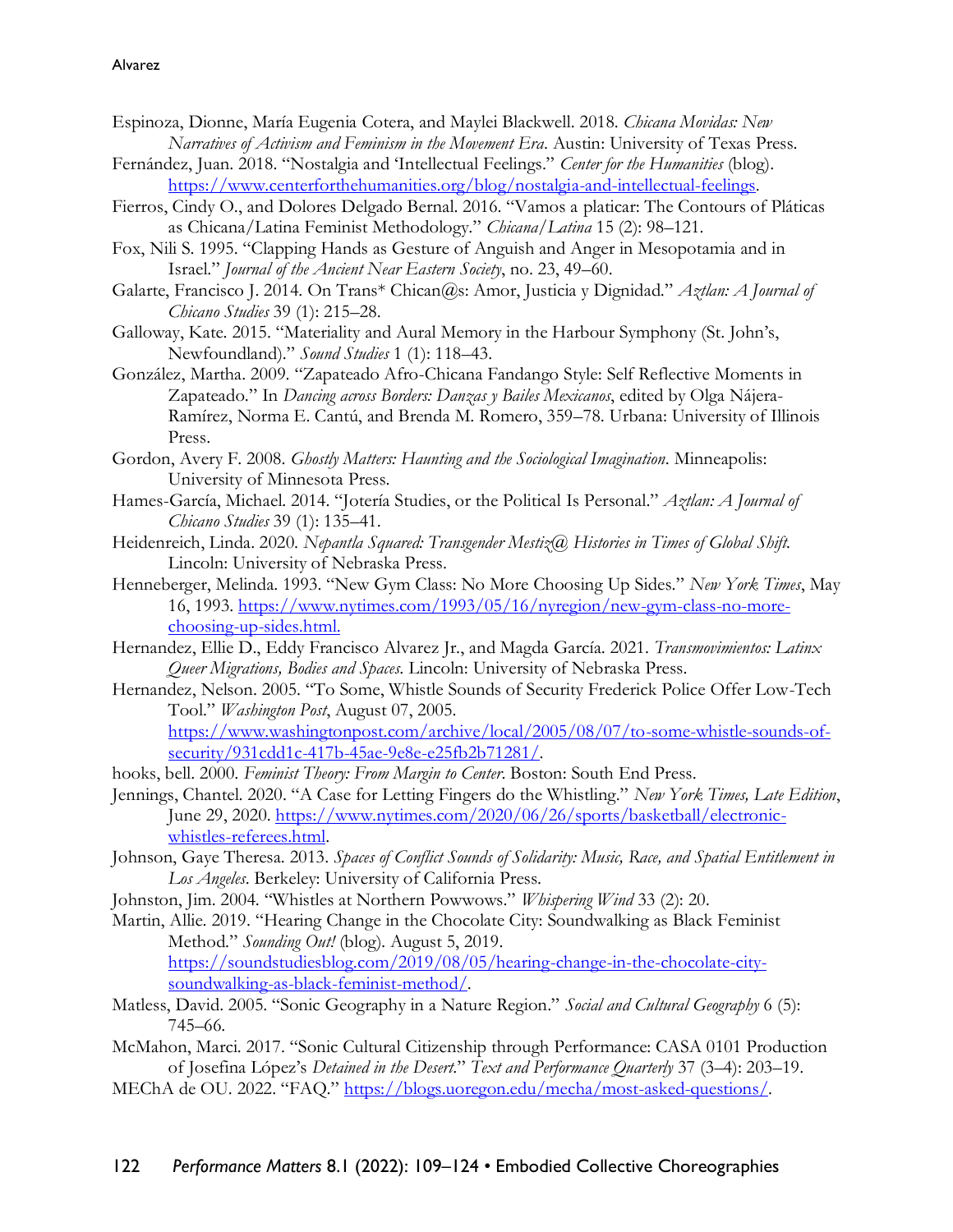- Mehtala, Amanda. 2018. "Why Are We Clapping? A History of Applause." *Theater in Paris* (blog). [https://www.theatreinparis.com/blog/why-are-we-clapping-a-history-of-applause.](https://www.theatreinparis.com/blog/why-are-we-clapping-a-history-of-applause)
- Miranda, "Marie" Keta. 2009. "'Dancing to Whittier Boulevard': Choreographing Social Identity." In *Dancing across Borders: Danzas y Bailes Mexicanos*, edited by Olga Nájera-Ramírez, Norma E. Cantú, and Brenda M. Romero, 66–79. Urbana: University of Illinois Press.
- Miranda, Marie "Keta." 2014. Re-membering Emotion." *MALCS Journal* 13 (20): 186–200.
- Moraga, Cherríe, and Gloria Anzaldúa. 2015. *This Bridge Called My Back: Writings by Radical Women of Color*. 4th ed. Albany: SUNY Press.
- Muñoz, José Esteban. 1999. *Disidentifications: Queers of Color and the Performance of Politics*. Minneapolis: University of Minnesota Press.
- Muñoz, José Esteban, and Celeste Fraser Delgado. 1997. *Every Nightlife: Culture and Dance in Latin/o America.* Durham, NC: Duke University Press.
- New World Encyclopedia. "Syncopation." [https://www.newworldencyclopedia.org/entry/syncopation.](https://www.newworldencyclopedia.org/entry/syncopation)
- Ochoa, Juan. 2015. "Shine Bright Like a Migrant: Julio Salgado's Digital Art and Its Use of Joteria." *Social Justice: A Journal of Crime, Conflict & World Order* 42 (3–4): 184–99.
- O'Connor, Jamie A., and Kim C. Graber. 2014. "Sixth Grade Physical Education: An Acculturation of Bullying and Fear." *Research Quarterly for Exercise and Sport* 85 (3): 398–408.
- Perea, John-Carlos. 2014. *Intertribal Native American Music in the United States: Experiencing Music, Expressing Culture*. New York: Oxford University Press.
- Power Sotomayor, Jade Y. 2015. "From Sombrero to Stage: Afro-Puerto Rican Bomba and the Speaking Body." In *The Oxford Handbook of Dance and Theater*, edited by Nadine George-Graves, 706–28. New York: Oxford University Press.
- Ramírez, Marla A. 2018. "The Making of Mexican Illegality: Immigration Exclusion Based on Race, Class, Status, and Gender." *Journal of New Political Science* 40 (2): 317–35.
- Riggs, Marlon. 1991. "Black Macho Revisited: Reflections of a SNAP! Queen." In *Freedom in this Village: Twenty-Five Years of Black Gay Men's Writing, 1979 to the Present*, edited by E. Lynn Harris, 151–57. New York: Avalon.
- Rivera-Servera, Ramón. 2012. *Performing Queer Latinidad: Dance: Sexuality, Politics.* Ann Arbor: University of Michigan Press.
- Rodríguez, Juana María. 2014. *Sexual Futures, Queer Gestures and Other Latina Longings.* New York: New York University Press.
- ———. 2019. "Fleshy Spectacles and Broken Hearts." ICI Berlin Institute for Cultural Inquiry, July 16, 2019. YouTube video. [https://www.youtube.com/watch?v=Rl3VEfjDq\\_4.](https://www.youtube.com/watch?v=Rl3VEfjDq_4)
- ———. 2021. "Fellow Spotlight: Juana María Rodríguez." American Academy in Berlin, November 15, 2012. [https://www.youtube.com/watch?v=kqz09A7pk6M.](https://www.youtube.com/watch?v=kqz09A7pk6M)
- Rodríguez, Richard T. 2006. "Queering the Homeboy Aesthetic." *Aztlan: A Journal of Chicano Studies* 31 (2): 127–37.
- Roque Ramirez, Horacio N. 2007. "'Mira yo soy boricua y estoy aqui': Rafa Negrón's Pan Dulce and the Queer Sonic Latinaje of San Francisco." *CENTRO Journal* 19 (1): 275–313.
- Rosman, Katherine. 2015. "Why Snapping is the New Clapping." *New York Times*, November 22, 2015. [https://www.nytimes.com/2015/11/22/fashion/snapping-new-clapping.html.](https://www.nytimes.com/2015/11/22/fashion/snapping-new-clapping.html)
- Sandoval, Chela. 2000. *Methodology of the Oppressed*. Minneapolis: University of Minnesota Press.
- Soja, Edward W. 1996. *Thirdspace: Journeys to Los Angeles and Other Real-and-Imagined Places*. Malden, MA: Blackwell.
- Stirling, Christabel. 2019. "Voice Memos from the Dancefloor." [https://www.optophono.com/acousticcitieslondonbeirut?fbclid=IwAR12sRHiCPGMKNY](https://www.optophono.com/acousticcitieslondonbeirut?fbclid=IwAR12sRHiCPGMKNYQeU3vmj5O0trYzpex0SGg2Er7WsYub7oAOMRUb_ZTrpw) [QeU3vmj5O0trYzpex0SGg2Er7WsYub7oAOMRUb\\_ZTrpw.](https://www.optophono.com/acousticcitieslondonbeirut?fbclid=IwAR12sRHiCPGMKNYQeU3vmj5O0trYzpex0SGg2Er7WsYub7oAOMRUb_ZTrpw)